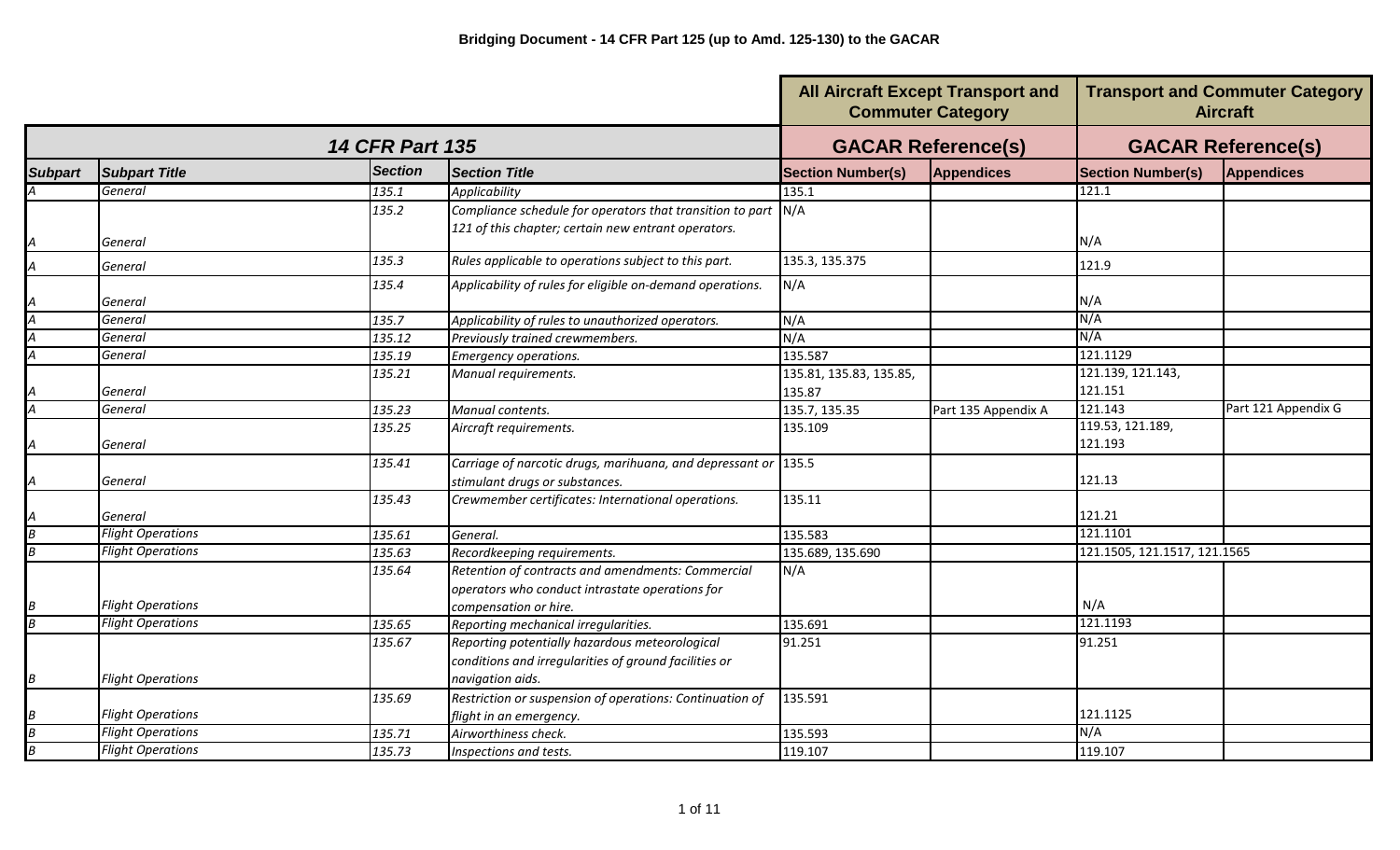|                  |                          |                        |                                                                   |                          | <b>All Aircraft Except Transport and</b><br><b>Commuter Category</b> |                           | <b>Transport and Commuter Category</b><br><b>Aircraft</b> |
|------------------|--------------------------|------------------------|-------------------------------------------------------------------|--------------------------|----------------------------------------------------------------------|---------------------------|-----------------------------------------------------------|
|                  |                          | <b>14 CFR Part 135</b> |                                                                   |                          | <b>GACAR Reference(s)</b>                                            | <b>GACAR Reference(s)</b> |                                                           |
| <b>Subpart</b>   | <b>Subpart Title</b>     | <b>Section</b>         | <b>Section Title</b>                                              | <b>Section Number(s)</b> | <b>Appendices</b>                                                    | <b>Section Number(s)</b>  | <b>Appendices</b>                                         |
|                  |                          | 135.75                 | Inspectors credentials: Admission to pilots' compartment: 135.595 |                          |                                                                      |                           |                                                           |
| B                | <b>Flight Operations</b> |                        | Forward observer's seat.                                          |                          |                                                                      | 121.1157, 121.1161        |                                                           |
|                  |                          | 135.76                 | DOD Commercial Air Carrier Evaluator's Credentials:               | N/A                      |                                                                      |                           |                                                           |
|                  |                          |                        | Admission to pilots compartment: Forward observer's               |                          |                                                                      |                           |                                                           |
| Β                | <b>Flight Operations</b> |                        | seat.                                                             |                          |                                                                      | N/A                       |                                                           |
| $\overline{B}$   | <b>Flight Operations</b> | 135.77                 | Responsibility for operational control.                           | 135.585                  |                                                                      | 121.1105                  |                                                           |
|                  |                          | 135.78                 | Instrument approach procedures and IFR landing                    | 135.597                  |                                                                      |                           |                                                           |
| Β                | <b>Flight Operations</b> |                        | minimums.                                                         |                          |                                                                      | 121.1201                  |                                                           |
| $\boldsymbol{B}$ | <b>Flight Operations</b> | 135.79                 | Flight locating requirements.                                     | 135.599                  |                                                                      | 121.1321, 121.1331        |                                                           |
|                  |                          | 135.81                 | Informing personnel of operational information and                | 135.601                  |                                                                      | 121.147, 121.773,         |                                                           |
| Β                | <b>Flight Operations</b> |                        | appropriate changes.                                              |                          |                                                                      | 121.1325                  | Part 121 Appendix G-I                                     |
| $\boldsymbol{B}$ | <b>Flight Operations</b> | 135.83                 | Operating information required.                                   | 135.603                  |                                                                      | 121.1325                  | Part 121 Appendix G-I                                     |
|                  |                          | 135.85                 | Carriage of persons without compliance with the                   | 135.605                  |                                                                      |                           |                                                           |
| B                | <b>Flight Operations</b> |                        | passenger-carrying provisions of this part.                       |                          |                                                                      | 121.1233                  |                                                           |
| $\overline{B}$   | <b>Flight Operations</b> | 135.87                 | Carriage of cargo including carry-on baggage.                     | 91.51, 91.53             |                                                                      | 121.1221, 121.1225        |                                                           |
| $\overline{B}$   | <b>Flight Operations</b> | 135.89                 | Pilot requirements: Use of oxygen.                                | 91.223                   |                                                                      | 91.223                    |                                                           |
| B                | <b>Flight Operations</b> | 135.91                 | Oxygen for medical use by passengers.                             | 91.225                   |                                                                      | 91.225                    |                                                           |
| B                | <b>Flight Operations</b> | 135.93                 | Autopilot: Minimum altitudes for use.                             | 91.69                    |                                                                      | 91.69                     |                                                           |
| $\overline{B}$   | <b>Flight Operations</b> | 135.95                 | Airmen: Limitations on use of services.                           | 135.333                  |                                                                      | 121.741                   |                                                           |
| $\overline{B}$   | <b>Flight Operations</b> | 135.97                 | Aircraft and facilities for recent flight experience.             | 135.609                  |                                                                      | N/A                       |                                                           |
| $\overline{B}$   | <b>Flight Operations</b> | 135.98                 | Operations in the North Polar Area.                               | N/A                      |                                                                      | 121.81                    |                                                           |
| $\overline{B}$   | <b>Flight Operations</b> | 135.99                 | Composition of flight crew.                                       | 135.335                  |                                                                      | 121.745                   |                                                           |
| $\overline{B}$   | <b>Flight Operations</b> | 135.1                  | Flight crewmember duties.                                         | 135.611                  |                                                                      | 121.1137                  |                                                           |
| $\overline{B}$   | <b>Flight Operations</b> | 135.101                | Second in command required under IFR.                             | 135.613                  |                                                                      | N/A                       |                                                           |
|                  |                          | 135.105                | Exception to second in command requirement: Approval              | 135.613                  |                                                                      |                           |                                                           |
|                  | <b>Flight Operations</b> |                        | for use of autopilot system.                                      |                          |                                                                      | N/A                       |                                                           |
| $\overline{B}$   | <b>Flight Operations</b> | 135.107                | Flight attendant crewmember requirement.                          | N/A                      |                                                                      | 121.753                   |                                                           |
|                  |                          | 135.109                | Pilot in command or second in command: Designation                | 135.335                  |                                                                      |                           |                                                           |
| B                | <b>Flight Operations</b> |                        | reguired.                                                         |                          |                                                                      | 121.745                   |                                                           |
|                  |                          | 135.111                | Second in command required in Category II operations.             | 91.397                   | Part 91 Appendix D-II                                                | 91.397                    | Part 91 Appendix D-II                                     |
|                  | <b>Flight Operations</b> |                        |                                                                   |                          |                                                                      |                           |                                                           |
| $\overline{B}$   | <b>Flight Operations</b> | 135.113                | Passenger occupancy of pilot seat.                                | 135.617                  |                                                                      | N/A                       |                                                           |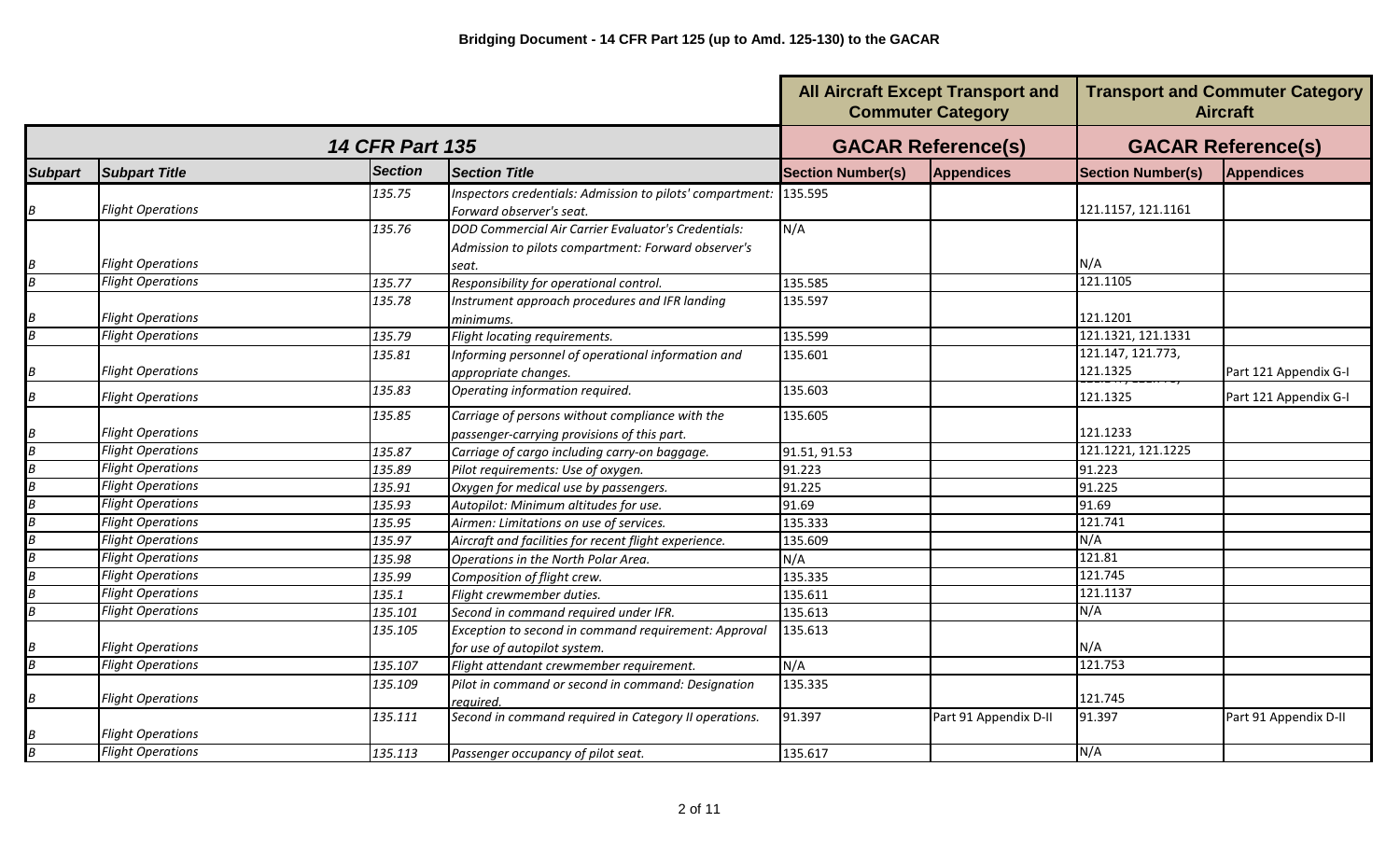|                           |                          |                        |                                                                                                                                 |                          | <b>All Aircraft Except Transport and</b><br><b>Commuter Category</b> |                           | <b>Transport and Commuter Category</b><br><b>Aircraft</b> |
|---------------------------|--------------------------|------------------------|---------------------------------------------------------------------------------------------------------------------------------|--------------------------|----------------------------------------------------------------------|---------------------------|-----------------------------------------------------------|
|                           |                          | <b>14 CFR Part 135</b> |                                                                                                                                 |                          | <b>GACAR Reference(s)</b>                                            | <b>GACAR Reference(s)</b> |                                                           |
| <b>Subpart</b>            | <b>Subpart Title</b>     | <b>Section</b>         | <b>Section Title</b>                                                                                                            | <b>Section Number(s)</b> | Appendices                                                           | <b>Section Number(s)</b>  | <b>Appendices</b>                                         |
|                           | <b>Flight Operations</b> | 135.115                | Manipulation of controls.                                                                                                       | 135.619                  |                                                                      | 121.1149                  |                                                           |
|                           | <b>Flight Operations</b> | 135.117                | Briefing of passengers before flight.                                                                                           | 91.45, 135.621           |                                                                      | 91.45, 121.1249           |                                                           |
|                           | <b>Flight Operations</b> | 135.119                | Prohibition against carriage of weapons.                                                                                        | 135.623                  |                                                                      | N/A                       |                                                           |
|                           | <b>Flight Operations</b> | 135.12                 | Prohibition on interference with crewmembers.                                                                                   | 91.15                    |                                                                      | 91.15                     |                                                           |
|                           | <b>Flight Operations</b> | 135.121                | Alcoholic beverages.                                                                                                            | 91.23                    |                                                                      | 91.23                     |                                                           |
|                           | <b>Flight Operations</b> | 135.122                | Stowage of food, beverage, and passenger service<br>equipment during aircraft movement on the surface,<br>takeoff, and landing. | 91.55                    |                                                                      | 91.55                     |                                                           |
|                           | <b>Flight Operations</b> | 135.123                | Emergency and emergency evacuation duties.                                                                                      | 135.339                  |                                                                      | 121.761                   |                                                           |
| 3                         | <b>Flight Operations</b> | 135.125                | Aircraft security.                                                                                                              | 135.625                  |                                                                      | 121.1121                  |                                                           |
|                           | <b>Flight Operations</b> | 135.127                | Passenger information requirements and smoking<br>prohibitions.                                                                 | 135.217                  |                                                                      | 121.435, 121.529          |                                                           |
|                           | <b>Flight Operations</b> | 135.128                | Use of safety belts and child restraint systems.                                                                                | 91.49                    | Part 91 Appendix C-IV                                                | 121.1241                  |                                                           |
|                           | <b>Flight Operations</b> | 135.129                | Exit seating.                                                                                                                   | N/A                      |                                                                      | 121.1245                  |                                                           |
|                           | Aircraft and Equipment   | 135.141                | Applicability.                                                                                                                  | 135.201                  |                                                                      | 121.501                   |                                                           |
|                           | Aircraft and Equipment   | 135.143                | General requirements.                                                                                                           | 135.203, 135.207         |                                                                      | 121.513                   |                                                           |
|                           | Aircraft and Equipment   | 135.144                | Portable electronic devices.                                                                                                    | 91.25                    |                                                                      | 91.25                     |                                                           |
|                           | Aircraft and Equipment   | 135.145                | Aircraft proving and validation tests.                                                                                          | 135.113                  |                                                                      | 121.221, 121.225          |                                                           |
|                           | Aircraft and Equipment   | 135.147                | Dual controls required.                                                                                                         | 135.219                  |                                                                      | N/A                       |                                                           |
|                           | Aircraft and Equipment   | 135.149                | Equipment requirements: General.                                                                                                | 135.207                  |                                                                      | 121.513                   |                                                           |
|                           | Aircraft and Equipment   | 135.15                 | Public address and crewmember interphone systems.                                                                               | N/A                      |                                                                      | 121.513                   |                                                           |
| $\mathbb{C}^{\mathbb{C}}$ | Aircraft and Equipment   | 135.151                | Cockpit voice recorders.                                                                                                        | 91.233, 91.303, 135.207  | Part 91 Appendix C-I,<br>Part 91 Appendix C-II                       | 91.233, 91.303, 121.513   | Part 91 Appendix C-I,<br>Part 91 Appendix C-II            |
|                           |                          | 135.152                | Flight data recorders.                                                                                                          | 91.233, 135.207          | Part 91 Appendix C-I,                                                | 91.233, 121.513           | Part 91 Appendix C-I,                                     |
|                           | Aircraft and Equipment   |                        |                                                                                                                                 |                          | Part 91 Appendix C-II                                                |                           | Part 91 Appendix C-II                                     |
|                           | Aircraft and Equipment   | 135.154                | Terrain awareness and warning system.                                                                                           | 91.303                   | Part 91 Appendix C-XII                                               | 91.303, 121.513           | Part 91 Appendix C-XII                                    |
|                           | Aircraft and Equipment   | 135.155                | Fire extinguishers: Passenger-carrying aircraft.                                                                                | 91.303                   |                                                                      | 91.303, 121.513           |                                                           |
|                           | Aircraft and Equipment   | 135.156                | Flight data recorders: filtered data.                                                                                           |                          | Part 91 Appendix C-I                                                 |                           | Part 91 Appendix C-I                                      |
|                           | Aircraft and Equipment   | 135.157                | Oxygen equipment requirements.                                                                                                  | 91.303, 91.305           |                                                                      | 91.303, 91.305            |                                                           |
|                           | Aircraft and Equipment   | 135.158                | Pitot heat indication systems.                                                                                                  | N/A                      |                                                                      | 121.513                   |                                                           |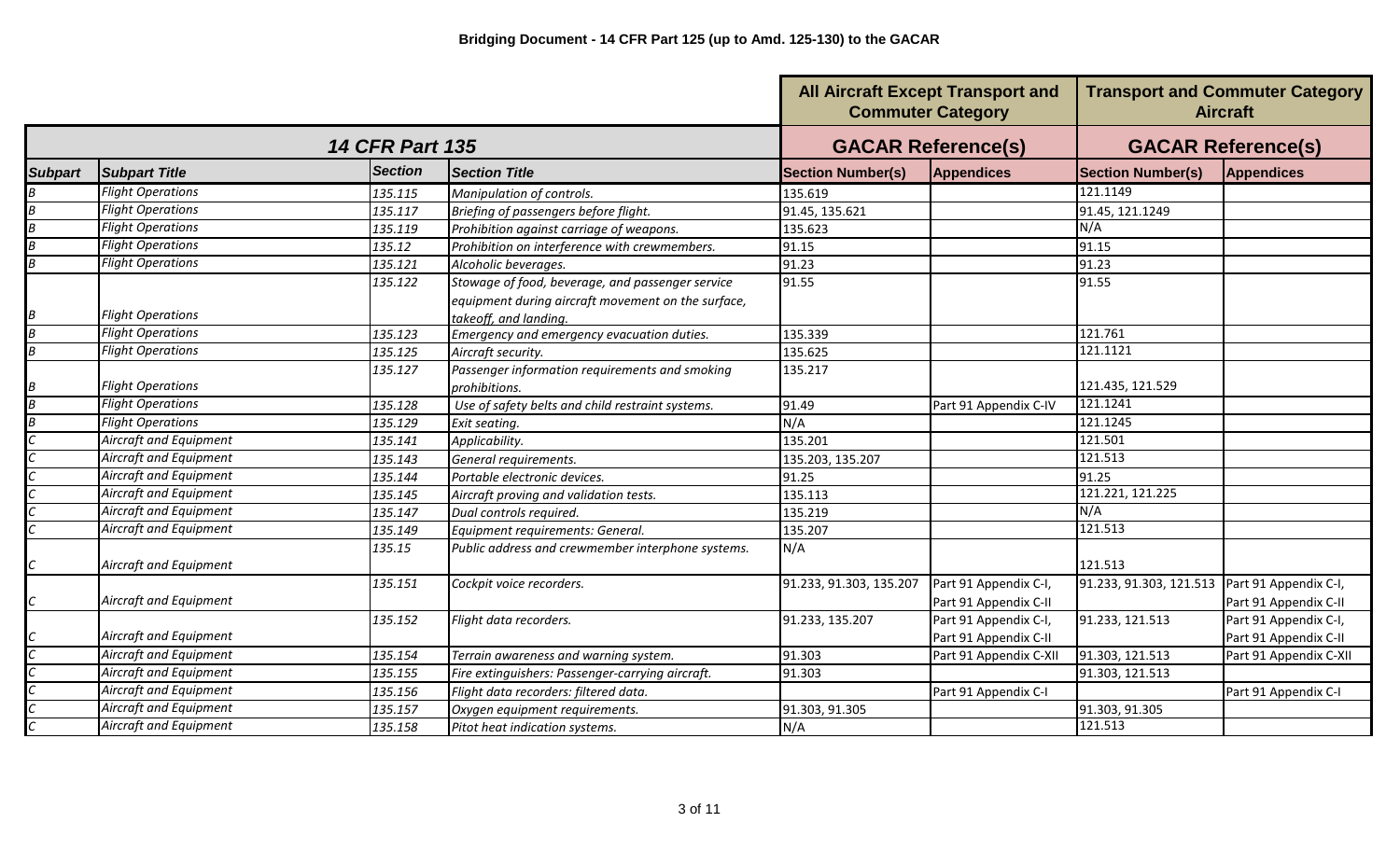|                             |                        |                        |                                                                                                                          |                          | <b>All Aircraft Except Transport and</b><br><b>Commuter Category</b> |                                       | <b>Transport and Commuter Category</b><br><b>Aircraft</b> |
|-----------------------------|------------------------|------------------------|--------------------------------------------------------------------------------------------------------------------------|--------------------------|----------------------------------------------------------------------|---------------------------------------|-----------------------------------------------------------|
|                             |                        | <b>14 CFR Part 135</b> |                                                                                                                          |                          | <b>GACAR Reference(s)</b>                                            | <b>GACAR Reference(s)</b>             |                                                           |
| <b>Subpart</b>              | <b>Subpart Title</b>   | <b>Section</b>         | <b>Section Title</b>                                                                                                     | <b>Section Number(s)</b> | Appendices                                                           | <b>Section Number(s)</b>              | <b>Appendices</b>                                         |
|                             | Aircraft and Equipment | 135.159                | Equipment requirements: Carrying passengers under VFR<br>at night or under VFR over-the-top conditions.                  | 91.303, 135.207          |                                                                      | 91.303, 121.513                       |                                                           |
|                             | Aircraft and Equipment | 135.160                | Radio altimeters for rotorcraft operations.                                                                              | 135.207                  |                                                                      | 121.513                               |                                                           |
| $\mathcal{C}$               | Aircraft and Equipment | 135.161                | Communication and navigation equipment for aircraft<br>operations under VFR over routes navigated by pilotage.           | 91.303                   | Part 91 Appendix C-IX,<br>Part 91 Appendix C-X                       | 121.521                               |                                                           |
| $\mathcal{C}_{\mathcal{C}}$ | Aircraft and Equipment | 135.163                | Equipment requirements: Aircraft carrying passengers<br>under IFR.                                                       | 91.303, 135.207          |                                                                      | 121.521                               |                                                           |
| С                           | Aircraft and Equipment | 135.165                | Communication and navigation equipment: Extended<br>over-water or IFR operations.                                        | 91.303                   | Part 91 Appendix C-IX,<br>Part 91 Appendix C-X                       | 121.525                               |                                                           |
|                             | Aircraft and Equipment | 135.167                | Emergency equipment: Extended overwater operations.                                                                      | 91.303, 135.207          |                                                                      | 91.303, 121.513                       |                                                           |
|                             | Aircraft and Equipment | 135.168                | Emergency equipment: Rotorcraft overwater operations.                                                                    | 91.303, 135.207          |                                                                      | 91.303, 121.513                       |                                                           |
|                             | Aircraft and Equipment | 135.169                | Additional airworthiness requirements.                                                                                   | 135.111                  |                                                                      | 121.193, 121.457                      |                                                           |
|                             | Aircraft and Equipment | 135.17                 | Materials for compartment interiors.                                                                                     | N/A                      |                                                                      | 121.433                               |                                                           |
|                             | Aircraft and Equipment | 135.171                | Shoulder harness installation at flight crewmember<br>stations.                                                          | 91.47, 91.303            | Part 91 Appendix C-III                                               | 91.47, 91.303                         | Part 91 Appendix C-III                                    |
|                             | Aircraft and Equipment | 135.173                | Airborne thunderstorm detection equipment<br>requirements.                                                               | 135.207                  |                                                                      | 121.513                               |                                                           |
|                             | Aircraft and Equipment | 135.175                | Airborne weather radar equipment requirements.                                                                           | N/A                      |                                                                      | 91.227, 121.513                       |                                                           |
| $\mathcal C$                | Aircraft and Equipment | 135.177                | Emergency equipment requirements for aircraft having a<br>passenger seating configuration of more than 19<br>passengers. | N/A                      |                                                                      | 121.509, 121.513                      |                                                           |
|                             | Aircraft and Equipment | 135.178                | Additional emergency equipment.                                                                                          | N/A                      |                                                                      | 121.441, 121.445,<br>121.449, 121.513 |                                                           |
|                             | Aircraft and Equipment | 135.179                | Inoperable instruments and equipment.                                                                                    | 135.209                  |                                                                      | 121.517                               |                                                           |
|                             | Aircraft and Equipment | 1358.18                | Traffic Alert and Collision Avoidance System.                                                                            | N/A                      |                                                                      | 121.513                               | Part 91 Appendix C-XII                                    |
|                             | Aircraft and Equipment | 135.181                | Performance requirements: Aircraft operated over-the-<br>top or in IFR conditions.                                       | 135.145                  |                                                                      | 121.267, 121.271,<br>121.351, 121.353 |                                                           |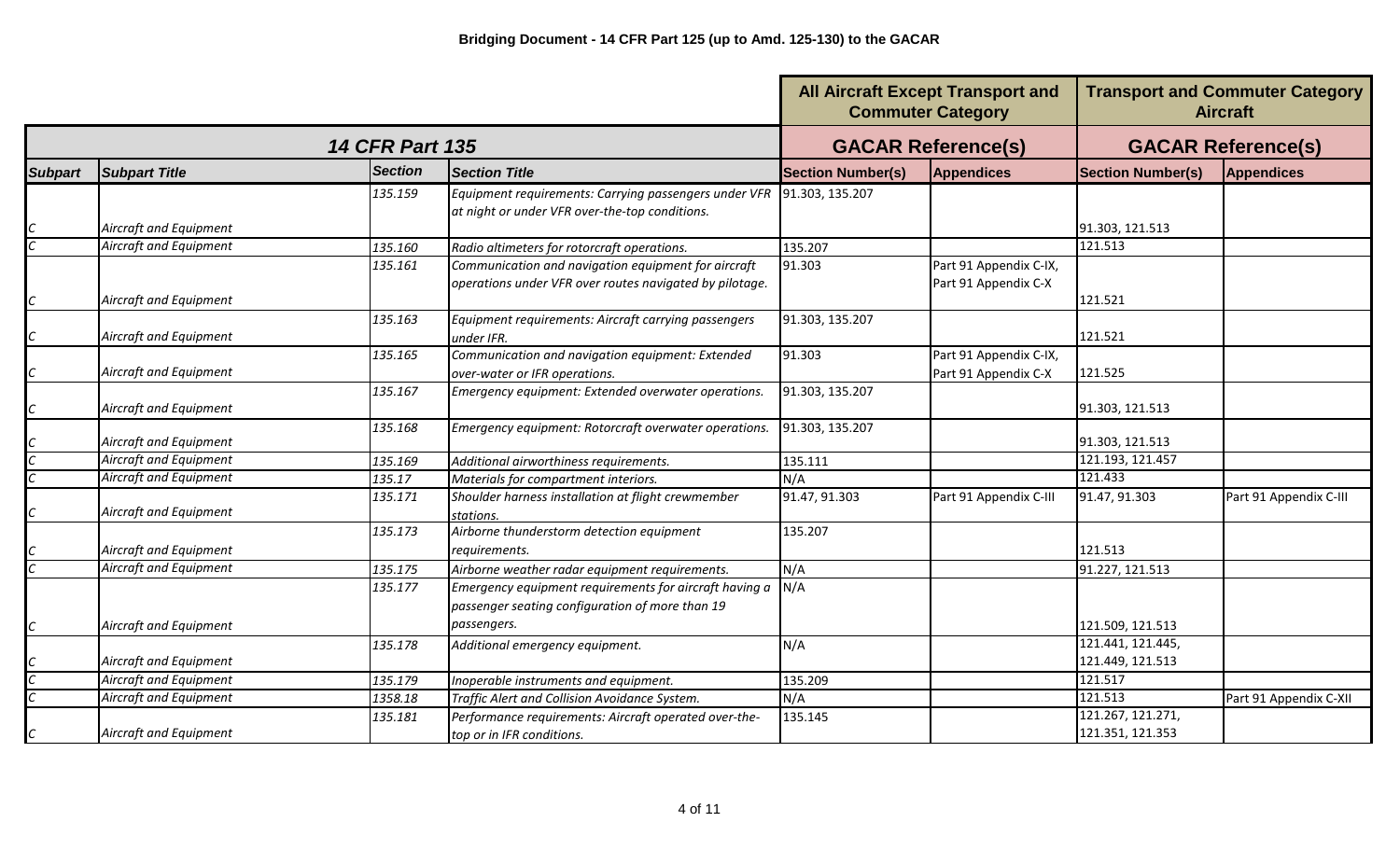|                |                                                                  |                        | <b>Transport and Commuter Category</b><br><b>All Aircraft Except Transport and</b><br><b>Commuter Category</b><br><b>Aircraft</b> |                          |                           |                             |                   |
|----------------|------------------------------------------------------------------|------------------------|-----------------------------------------------------------------------------------------------------------------------------------|--------------------------|---------------------------|-----------------------------|-------------------|
|                |                                                                  | <b>14 CFR Part 135</b> |                                                                                                                                   |                          | <b>GACAR Reference(s)</b> | <b>GACAR Reference(s)</b>   |                   |
| <b>Subpart</b> | <b>Subpart Title</b>                                             | <b>Section</b>         | <b>Section Title</b>                                                                                                              | <b>Section Number(s)</b> | <b>Appendices</b>         | <b>Section Number(s)</b>    | <b>Appendices</b> |
|                | Aircraft and Equipment                                           | 135.183                | Performance requirements: Land aircraft operated over<br>water.                                                                   | 135.143                  |                           | N/A                         |                   |
|                | Aircraft and Equipment                                           | 135.185                | Empty weight and center of gravity: Currency<br>requirement.                                                                      | 91.11                    |                           | 91.11                       |                   |
| D              | <b>VFR/IFR Operating Limitations and Weather</b><br>Requirements | 135.201                | Applicability.                                                                                                                    | 135.645                  |                           | 121.1301                    |                   |
| D              | <b>VFR/IFR Operating Limitations and Weather</b><br>Requirements | 135.203                | VFR: Minimum altitudes.                                                                                                           | 91.67                    |                           | 91.67, 121.1209             |                   |
| D              | <b>VFR/IFR Operating Limitations and Weather</b><br>Requirements | 135.205                | VFR: Visibility requirements.                                                                                                     | 91.165, 91.167           |                           | 91.165, 91.167,<br>121.1205 |                   |
| D              | <b>VFR/IFR Operating Limitations and Weather</b><br>Requirements | 135.207                | VFR: Helicopter surface reference requirements.                                                                                   | 135.655                  |                           | N/A                         |                   |
| D              | <b>VFR/IFR Operating Limitations and Weather</b><br>Requirements | 135.209                | VFR: Fuel supply.                                                                                                                 | 135.658                  |                           | 121.1381                    |                   |
| D              | <b>VFR/IFR Operating Limitations and Weather</b><br>Requirements | 135.211                | VFR: Over-the-top carrying passengers: Operating<br>limitations.                                                                  | 135.657                  |                           | 121.1369                    |                   |
| D              | <b>VFR/IFR Operating Limitations and Weather</b><br>Requirements | 135.213                | Weather reports and forecasts.                                                                                                    | 135.659                  |                           | 121.93                      |                   |
| D              | VFR/IFR Operating Limitations and Weather<br>Requirements        | 135.215                | IFR: Operating limitations.                                                                                                       | 135.661                  |                           | 121.73                      |                   |
| D              | <b>VFR/IFR Operating Limitations and Weather</b><br>Requirements | 135.217                | IFR: Takeoff limitations.                                                                                                         | 135.663                  |                           | 121.1389                    |                   |
| D              | <b>VFR/IFR Operating Limitations and Weather</b><br>Requirements | 135.219                | IFR: Destination airport weather minimums.                                                                                        | 135.665                  |                           | 121.1369                    |                   |
| D              | <b>VFR/IFR Operating Limitations and Weather</b><br>Requirements | 135.221                | IFR: Alternate airport weather minimums.                                                                                          | 135.667                  |                           | 121.1397                    |                   |
| D              | <b>VFR/IFR Operating Limitations and Weather</b><br>Requirements | 135.223                | IFR: Alternate airport requirements.                                                                                              | 91.185                   |                           | 121.1393                    |                   |
| D              | <b>VFR/IFR Operating Limitations and Weather</b><br>Requirements | 135.225                | IFR: Takeoff, approach and landing minimums.                                                                                      | 91.191, 91.193           |                           | 121.1201                    |                   |
| D              | <b>VFR/IFR Operating Limitations and Weather</b><br>Requirements | 135.227                | Icing conditions: Operating limitations.                                                                                          | 91.197, 135.671          |                           | 121.1213, 121.1217          |                   |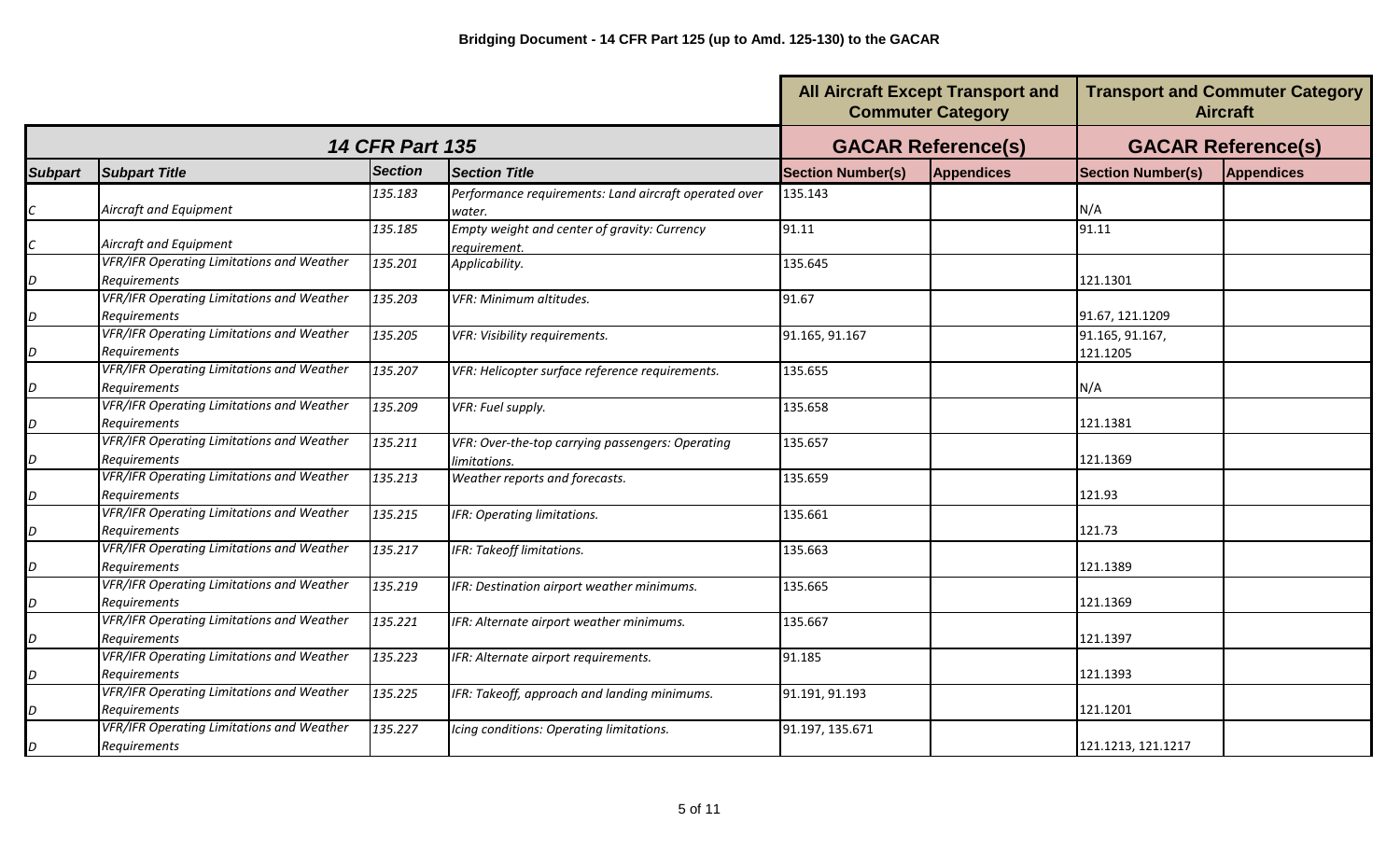|                |                                                  |                        |                                                               | <b>All Aircraft Except Transport and</b><br><b>Commuter Category</b> |                           | <b>Transport and Commuter Category</b><br><b>Aircraft</b> |                       |
|----------------|--------------------------------------------------|------------------------|---------------------------------------------------------------|----------------------------------------------------------------------|---------------------------|-----------------------------------------------------------|-----------------------|
|                |                                                  | <b>14 CFR Part 135</b> |                                                               |                                                                      | <b>GACAR Reference(s)</b> | <b>GACAR Reference(s)</b>                                 |                       |
| <b>Subpart</b> | <b>Subpart Title</b>                             | <b>Section</b>         | <b>Section Title</b>                                          | <b>Section Number(s)</b>                                             | Appendices                | <b>Section Number(s)</b>                                  | <b>Appendices</b>     |
|                | <b>VFR/IFR Operating Limitations and Weather</b> | 135.229                | Airport requirements.                                         | 135.57                                                               |                           |                                                           |                       |
|                | <b>Requirements</b>                              |                        |                                                               |                                                                      |                           | 121.1117                                                  |                       |
|                | <b>Flight Crewmember Requirements</b>            | 135.241                | Applicability.                                                | 135.331                                                              |                           | 121.733                                                   |                       |
|                | <b>Flight Crewmember Requirements</b>            | 135.243                | Pilot in command qualifications.                              | 135.341                                                              |                           | 121.765                                                   |                       |
|                | <b>Flight Crewmember Requirements</b>            | 135.244                | Operating experience.                                         | 135.343                                                              |                           | 121.789                                                   |                       |
|                | <b>Flight Crewmember Requirements</b>            | 135.245                | Second in command qualifications.                             | 135.345                                                              |                           | 121.765                                                   |                       |
|                | <b>Flight Crewmember Requirements</b>            | 135.247                | Pilot qualifications: Recent experience.                      | 135.347                                                              |                           | 121.769                                                   |                       |
|                | Crewmember Flight Time and Duty Period           | 135.261                | Applicability.                                                | 135.449                                                              |                           |                                                           |                       |
|                | <b>Limitations and Rest Requirements</b>         |                        |                                                               |                                                                      |                           | 121.1001                                                  |                       |
|                | Crewmember Flight Time and Duty Period           | 135.263                | Flight time limitations and rest requirements: All            | 135.451                                                              |                           |                                                           |                       |
|                | <b>Limitations and Rest Requirements</b>         |                        | certificate holders.                                          |                                                                      |                           | 121.1001                                                  |                       |
|                | Crewmember Flight Time and Duty Period           | 135.265                | Flight time limitations and rest requirements: Scheduled      | 135.453                                                              |                           |                                                           |                       |
|                | <b>Limitations and Rest Requirements</b>         |                        | operations.                                                   |                                                                      |                           | 121.1001                                                  |                       |
|                | Crewmember Flight Time and Duty Period           | 135.267                | Flight time limitations and rest requirements:                | 135.455                                                              |                           |                                                           |                       |
|                | Limitations and Rest Requirements                |                        | Unscheduled one- and two-pilot crews.                         |                                                                      |                           | 121.1001                                                  |                       |
|                | Crewmember Flight Time and Duty Period           | 135.269                | Flight time limitations and rest requirements:                | N/A                                                                  |                           |                                                           |                       |
|                | Limitations and Rest Requirements                |                        | Unscheduled three- and four-pilot crews.                      |                                                                      |                           | 121.1001                                                  |                       |
|                | Crewmember Flight Time and Duty Period           | 135.271                | Helicopter hospital emergency medical evacuation              | 91.411                                                               | Part 91 Appendix D-VI     | 91.411                                                    | Part 91 Appendix D-VI |
|                | Limitations and Rest Requirements                |                        | service (HEMES).                                              |                                                                      |                           |                                                           |                       |
|                | Crewmember Flight Time and Duty Period           | 135.273                | Duty period limitations and rest time requirements.           | N/A                                                                  |                           |                                                           |                       |
|                | Limitations and Rest Requirements                |                        |                                                               |                                                                      |                           | 1.1, 121.1041                                             |                       |
| G              | <b>Crewmember Testing Requirements</b>           | 135.291                | Applicability.                                                | 135.331                                                              |                           | 121.733, 121.737                                          |                       |
| G              | <b>Crewmember Testing Requirements</b>           | 135.293                | Initial and recurrent pilot testing requirements.             | 135.349                                                              |                           | 121.797                                                   |                       |
|                |                                                  | 135.295                | Initial and recurrent flight attendant crewmember testing N/A |                                                                      |                           |                                                           |                       |
| G              | <b>Crewmember Testing Requirements</b>           |                        | requirements.                                                 |                                                                      |                           | 121.891, 121.919                                          |                       |
|                |                                                  | 135.297                | Pilot in command: Instrument proficiency check                | 135.351                                                              |                           |                                                           |                       |
| G              | Crewmember Testing Requirements                  |                        | reauirements.                                                 |                                                                      |                           | 121.797                                                   |                       |
|                |                                                  | 135.299                | Pilot in command: Line checks: Routes and airports.           | 135.353                                                              |                           |                                                           |                       |
| G              | <b>Crewmember Testing Requirements</b>           |                        |                                                               |                                                                      |                           | 121.793                                                   |                       |
|                |                                                  | 135.301                | Crewmember: Tests and checks, grace provisions,               | 135.355                                                              |                           |                                                           |                       |
| G              | <b>Crewmember Testing Requirements</b>           |                        | training to accepted standards.                               |                                                                      |                           | 121.797, 121.839                                          |                       |
| H              | <b>Training</b>                                  | 135.321                | Applicability and terms used.                                 | 1.1, 135.375                                                         |                           | 1.1, 121.831                                              |                       |
| Η              | <b>Training</b>                                  | 135.323                | Training program: General.                                    | 135.377                                                              |                           | 121.839                                                   |                       |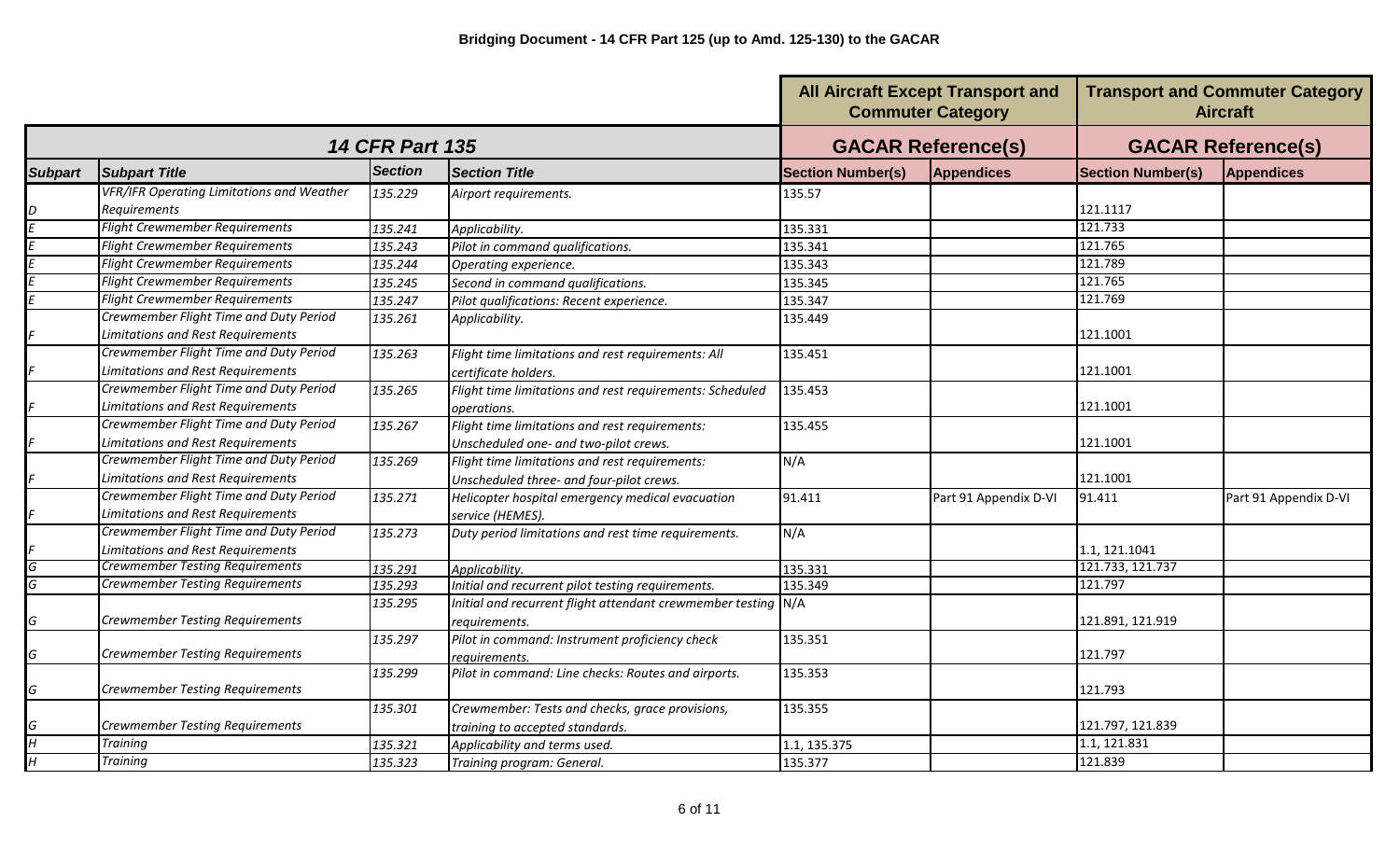|                |                                                   |                        |                                                                                                                 | <b>All Aircraft Except Transport and</b><br><b>Commuter Category</b> | <b>Transport and Commuter Category</b><br><b>Aircraft</b> |                           |                   |
|----------------|---------------------------------------------------|------------------------|-----------------------------------------------------------------------------------------------------------------|----------------------------------------------------------------------|-----------------------------------------------------------|---------------------------|-------------------|
|                |                                                   | <b>14 CFR Part 135</b> |                                                                                                                 |                                                                      | <b>GACAR Reference(s)</b>                                 | <b>GACAR Reference(s)</b> |                   |
| <b>Subpart</b> | <b>Subpart Title</b>                              | <b>Section</b>         | <b>Section Title</b>                                                                                            | <b>Section Number(s)</b>                                             | Appendices                                                | <b>Section Number(s)</b>  | <b>Appendices</b> |
| $\overline{H}$ | Training                                          | 135.324                | Training program: Special rules.                                                                                | 135.379                                                              |                                                           | 121.847                   |                   |
| H              | Training                                          | 135.325                | Training program and revision: Initial and final approval.                                                      | 135.381                                                              |                                                           | 121.851                   |                   |
| $\overline{H}$ | <b>Training</b>                                   | 135.327                | Training program: Curriculum.                                                                                   | 135.383                                                              |                                                           | 121.843                   |                   |
| $\overline{H}$ | <b>Training</b>                                   | 135.329                | Crewmember training requirements.                                                                               | 135.387                                                              |                                                           | 121.879                   |                   |
| $\overline{H}$ | Training                                          | 135.33                 | Crew resource management training.                                                                              | 135.388                                                              |                                                           | 121.887, 121.891, 121.919 |                   |
| $\overline{H}$ | Training                                          | 135.331                | Crewmember emergency training.                                                                                  | 135.389                                                              |                                                           | 121.907                   |                   |
| H              | <b>Training</b>                                   | 135.335                | Approval of aircraft simulators and other training<br>devices.                                                  | 135.391                                                              |                                                           | 121.855                   |                   |
| H              | <b>Training</b>                                   | 135.337                | Qualifications: Check airmen (aircraft) and check airmen<br>(simulator).                                        | 135.393                                                              |                                                           | 121.863                   |                   |
| H              | <b>Training</b>                                   | 135.338                | Qualifications: Flight instructors (aircraft) and flight<br>instructors (simulator).                            | 135.395                                                              |                                                           | 121.867                   |                   |
| H              | Training                                          | 135.339                | Initial and transition training and checking: Check airmen<br>(aircraft), check airmen (simulator).             | 135.397                                                              |                                                           | 121.871                   |                   |
| H              | Training                                          | 135.34                 | Initial and transition training and checking: Flight<br>instructors (aircraft), flight instructors (simulator). | 135.399                                                              |                                                           | 121.875                   |                   |
| H              | <b>Training</b>                                   | 135.341                | Pilot and flight attendant crewmember training<br>programs.                                                     | 135.401                                                              |                                                           | 121.835                   |                   |
| H              | <b>Training</b>                                   | 135.343                | Crewmember initial and recurrent training requirements.                                                         | 135.403                                                              |                                                           | 121.835                   |                   |
| H              | <b>Training</b>                                   | 135.345                | Pilots: Initial, transition, and upgrade ground training.                                                       | 135.405                                                              |                                                           | 121.887                   |                   |
| H              | <b>Training</b>                                   | 135.347                | Pilots: Initial, transition, upgrade, and differences flight<br>training.                                       | 135.407                                                              |                                                           | 121.899                   |                   |
| H              | <b>Training</b>                                   | 135.349                | Flight attendants: Initial and transition ground training.                                                      | N/A                                                                  |                                                           | 121.891                   |                   |
| $\overline{H}$ | <b>Trainina</b>                                   | 135.351                | Recurrent training.                                                                                             | 135.409                                                              |                                                           | 121.919                   |                   |
|                | Airplane Performance and Operating<br>Limitations | 135.361                | Applicability.                                                                                                  | 135.133                                                              |                                                           | 121.255                   |                   |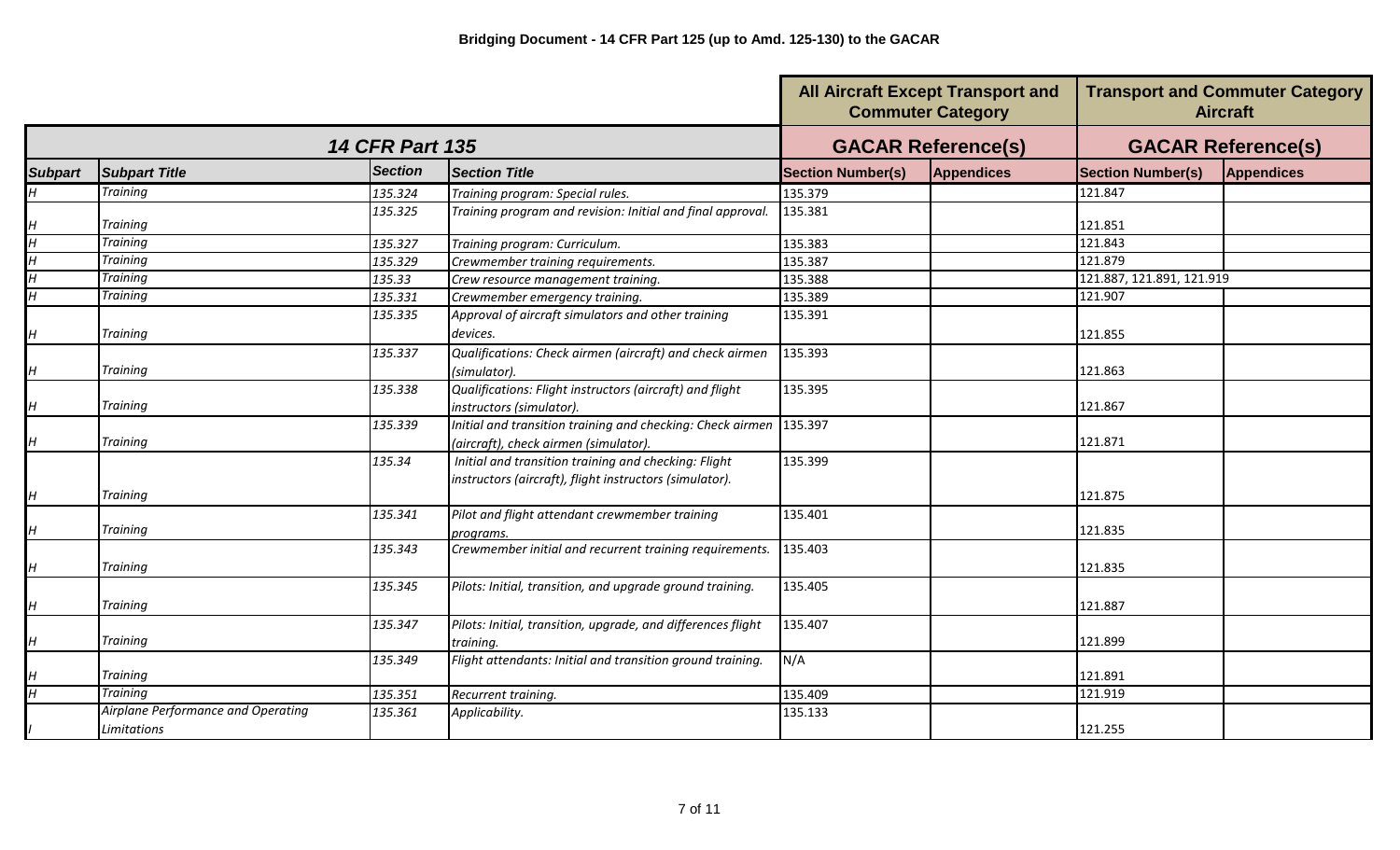|                |                                                          |                        |                                                                                                                                                    |                          | <b>All Aircraft Except Transport and</b><br><b>Commuter Category</b> | <b>Transport and Commuter Category</b><br><b>Aircraft</b> |                     |
|----------------|----------------------------------------------------------|------------------------|----------------------------------------------------------------------------------------------------------------------------------------------------|--------------------------|----------------------------------------------------------------------|-----------------------------------------------------------|---------------------|
|                |                                                          | <b>14 CFR Part 135</b> |                                                                                                                                                    |                          | <b>GACAR Reference(s)</b>                                            | <b>GACAR Reference(s)</b>                                 |                     |
| <b>Subpart</b> | <b>Subpart Title</b>                                     | <b>Section</b>         | Section Title                                                                                                                                      | <b>Section Number(s)</b> | <b>Appendices</b>                                                    | <b>Section Number(s)</b>                                  | <b>Appendices</b>   |
|                | Airplane Performance and Operating<br>Limitations        | 135.363                | General.                                                                                                                                           | 135.135                  |                                                                      | 121.259                                                   |                     |
|                | Airplane Performance and Operating<br>Limitations        | 135.364                | Maximum flying time outside the United States.                                                                                                     | 135.63                   |                                                                      | 121.81                                                    | Part 121 Appendix E |
|                | Airplane Performance and Operating<br>Limitations        | 135.365                | Large transport category airplanes: Reciprocating engine N/A<br>powered: Weight limitations.                                                       |                          |                                                                      | N/A                                                       |                     |
|                | Airplane Performance and Operating<br>Limitations        | 135.367                | Large transport category airplanes: Reciprocating engine N/A<br>powered: Takeoff limitations.                                                      |                          |                                                                      | N/A                                                       |                     |
|                | Airplane Performance and Operating<br>Limitations        | 135.369                | Large transport category airplanes: Reciprocating engine N/A<br>powered: En route limitations: All engines operating.                              |                          |                                                                      | N/A                                                       |                     |
|                | Airplane Performance and Operating<br>Limitations        | 135.371                | Large transport category airplanes: Reciprocating engine N/A<br>powered: En route limitations: One engine inoperative.                             |                          |                                                                      | N/A                                                       |                     |
|                | Airplane Performance and Operating<br>Limitations        | 135.373                | Part 25 transport category airplanes with four or more<br>engines: Reciprocating engine powered: En route<br>limitations: Two engines inoperative. | N/A                      |                                                                      | N/A                                                       |                     |
|                | Airplane Performance and Operating<br>Limitations        | 135.375                | Large transport category airplanes: Reciprocating engine N/A<br>powered: Landing limitations: Destination airports.                                |                          |                                                                      | N/A                                                       |                     |
|                | Airplane Performance and Operating<br><b>Limitations</b> | 135.377                | Large transport category airplanes: Reciprocating engine N/A<br>powered: Landing limitations: Alternate airports.                                  |                          |                                                                      | N/A                                                       |                     |
|                | Airplane Performance and Operating<br>Limitations        | 135.379                | Large transport category airplanes: Turbine engine<br>powered: Takeoff limitations.                                                                | N/A                      |                                                                      | 121.263                                                   |                     |
|                | Airplane Performance and Operating<br>Limitations        | 135.381                | Large transport category airplanes: Turbine engine<br>powered: En route limitations: One engine inoperative.                                       | N/A                      |                                                                      | 121.267                                                   |                     |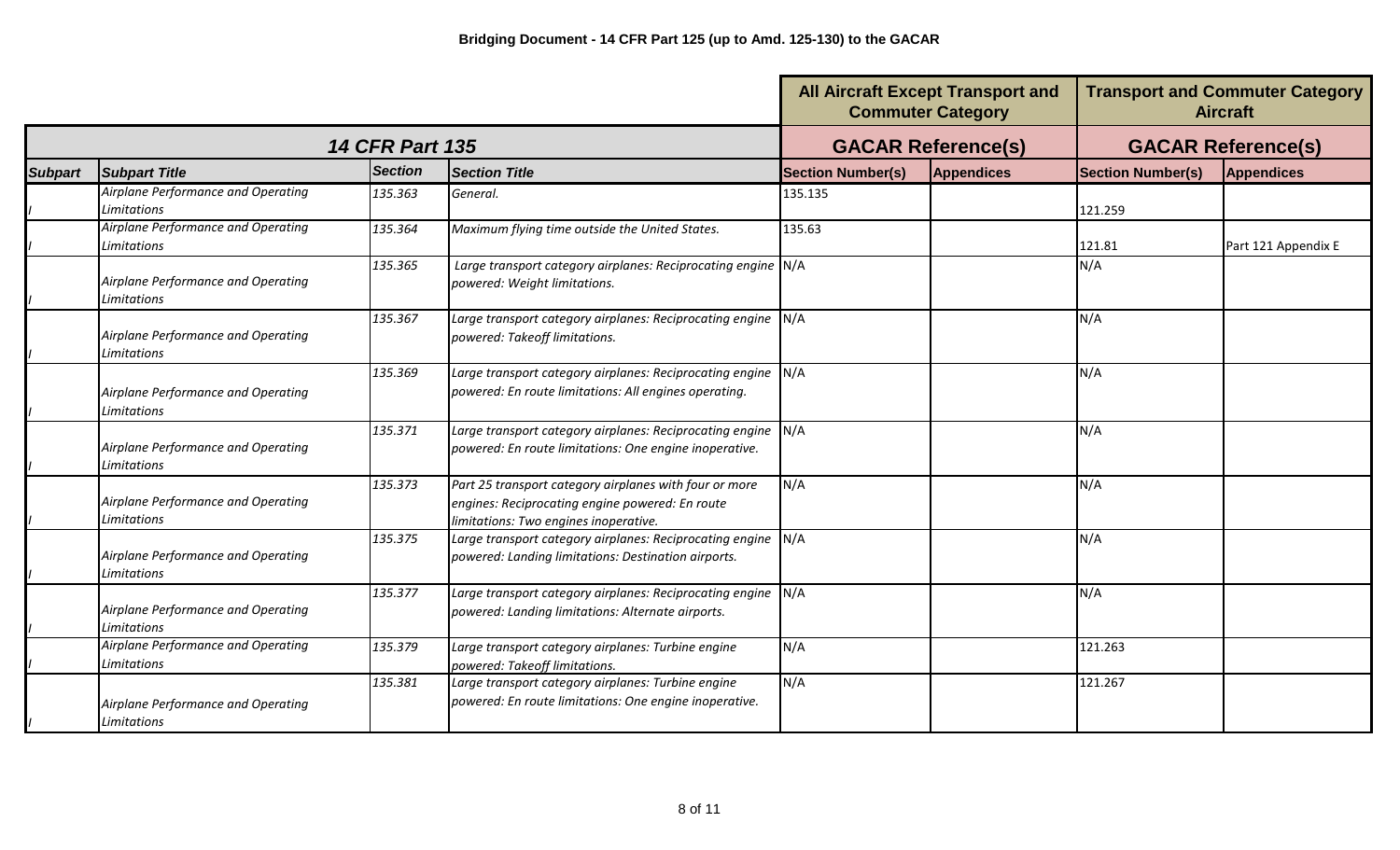|                |                                                                |                        |                                                                                                               | <b>All Aircraft Except Transport and</b><br><b>Commuter Category</b> |                           | <b>Transport and Commuter Category</b><br><b>Aircraft</b> |                   |
|----------------|----------------------------------------------------------------|------------------------|---------------------------------------------------------------------------------------------------------------|----------------------------------------------------------------------|---------------------------|-----------------------------------------------------------|-------------------|
|                |                                                                | <b>14 CFR Part 135</b> |                                                                                                               |                                                                      | <b>GACAR Reference(s)</b> | <b>GACAR Reference(s)</b>                                 |                   |
| <b>Subpart</b> | <b>Subpart Title</b>                                           | <b>Section</b>         | <b>Section Title</b>                                                                                          | <b>Section Number(s)</b>                                             | <b>Appendices</b>         | <b>Section Number(s)</b>                                  | <b>Appendices</b> |
|                | Airplane Performance and Operating<br>Limitations              | 135.383                | Large transport category airplanes: Turbine engine<br>powered: En route limitations: Two engines inoperative. | N/A                                                                  |                           | 121.271                                                   |                   |
|                | Airplane Performance and Operating<br>Limitations              | 135.385                | Large transport category airplanes: Turbine engine<br>powered: Landing limitations: Destination airports.     | N/A                                                                  |                           | 121.275                                                   |                   |
|                | Airplane Performance and Operating<br>Limitations              | 135.387                | Large transport category airplanes: Turbine engine<br>powered: Landing limitations: Alternate airports.       | N/A                                                                  |                           | 121.279                                                   |                   |
|                | Airplane Performance and Operating<br>Limitations              | 135.389                | Large nontransport category airplanes: Takeoff<br>limitations.                                                | N/A                                                                  |                           | N/A                                                       |                   |
|                | Airplane Performance and Operating<br>Limitations              | 135.391                | Large nontransport category airplanes: En route<br>limitations: One engine inoperative.                       | N/A                                                                  |                           | N/A                                                       |                   |
|                | Airplane Performance and Operating<br>Limitations              | 135.393                | Large nontransport category airplanes: Landing<br>limitations: Destination airports.                          | N/A                                                                  |                           | N/A                                                       |                   |
|                | Airplane Performance and Operating<br>Limitations              | 135.395                | Large nontransport category airplanes: Landing<br>limitations: Alternate airports.                            | N/A                                                                  |                           | N/A                                                       |                   |
|                | Airplane Performance and Operating<br>Limitations              | 135.397                | Small transport category airplane performance<br>operating limitations.                                       | N/A                                                                  |                           | 121.259                                                   |                   |
|                | Airplane Performance and Operating<br>Limitations              | 135.398                | Commuter category airplanes performance operating<br>limitations.                                             | N/A                                                                  |                           | 121.263, 121.275                                          |                   |
|                | Airplane Performance and Operating<br>Limitations              | 135.399                | Small nontransport category airplane performance<br>operating limitations.                                    | N/A                                                                  |                           | N/A                                                       |                   |
|                | Maintenance, Preventive Maintenance, and<br><b>Alterations</b> | 135.411                | Applicability.                                                                                                | 135.239                                                              |                           | 121.651                                                   |                   |
|                | Maintenance, Preventive Maintenance, and<br><b>Alterations</b> | 135.413                | Responsibility for airworthiness.                                                                             | 135.241                                                              |                           | 121.659                                                   |                   |
|                | Maintenance, Preventive Maintenance, and<br><b>Alterations</b> | 135.415                | Service difficulty reports.                                                                                   | 135.695                                                              |                           | 121.1553                                                  |                   |
|                | Maintenance, Preventive Maintenance, and<br>Alterations        | 135.417                | Mechanical interruption summary report.                                                                       | 135.697                                                              |                           | 121.1557                                                  |                   |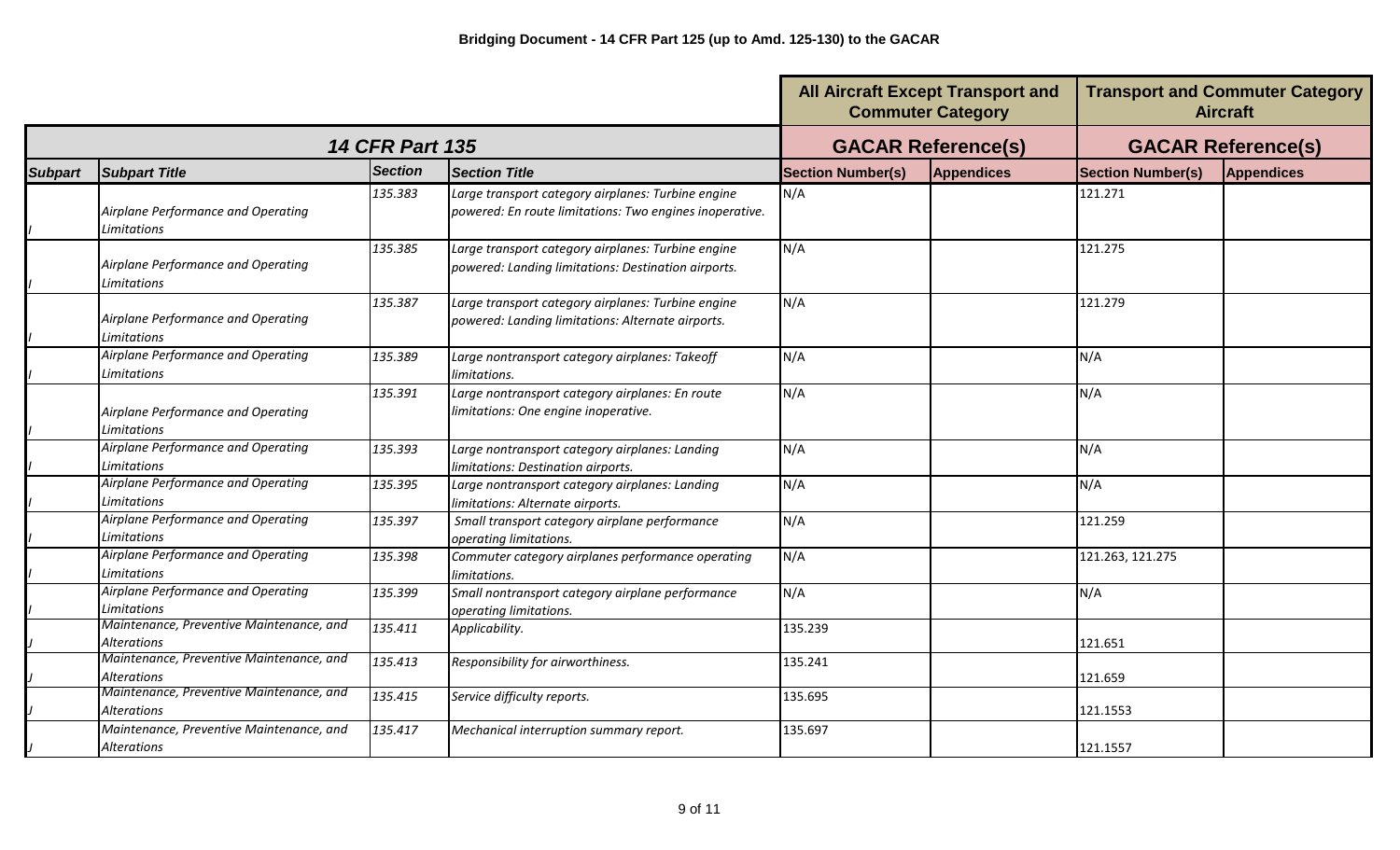|                |                                                                |                        |                                                                                                                                 | <b>All Aircraft Except Transport and</b><br><b>Commuter Category</b> |                           | <b>Transport and Commuter Category</b><br><b>Aircraft</b> |                        |
|----------------|----------------------------------------------------------------|------------------------|---------------------------------------------------------------------------------------------------------------------------------|----------------------------------------------------------------------|---------------------------|-----------------------------------------------------------|------------------------|
|                |                                                                | <b>14 CFR Part 135</b> |                                                                                                                                 |                                                                      | <b>GACAR Reference(s)</b> | <b>GACAR Reference(s)</b>                                 |                        |
| <b>Subpart</b> | <b>Subpart Title</b>                                           | <b>Section</b>         | <b>Section Title</b>                                                                                                            | <b>Section Number(s)</b>                                             | <b>Appendices</b>         | <b>Section Number(s)</b>                                  | <b>Appendices</b>      |
|                | Maintenance, Preventive Maintenance, and<br>Alterations        | 135.419                | Approved aircraft inspection program.                                                                                           | 135.245                                                              |                           | N/A                                                       |                        |
|                | Maintenance, Preventive Maintenance, and<br>Alterations        | 135.421                | Additional maintenance requirements.                                                                                            | 135.249                                                              |                           | N/A                                                       |                        |
|                | Maintenance, Preventive Maintenance, and<br><b>Alterations</b> | 135.422                | Aging airplane inspections and records reviews for<br>multiengine airplanes certificated with nine or fewer<br>passenger seats. | N/A                                                                  |                           | N/A                                                       |                        |
|                | Maintenance, Preventive Maintenance, and<br><b>Alterations</b> | 135.423                | Maintenance, preventive maintenance, and alteration<br>organization.                                                            | 135.239, 135.247                                                     |                           | 121.675                                                   |                        |
|                | Maintenance, Preventive Maintenance, and<br>Alterations        | 135.425                | Maintenance, preventive maintenance, and alteration<br>proarams.                                                                | 135.241                                                              | Part 135 Appendix A-II    | 121.679                                                   | Part 121 Appendix G-II |
|                | Maintenance, Preventive Maintenance, and<br>Alterations        | 135.427                | Manual requirements.                                                                                                            | 135.243                                                              | Part 135 Appendix A-II    | 121.683                                                   | Part 121 Appendix G-II |
|                | Maintenance, Preventive Maintenance, and<br>Alterations        | 135.429                | Required inspection personnel.                                                                                                  | N/A                                                                  |                           | 121.687                                                   |                        |
|                | Maintenance, Preventive Maintenance, and<br>Alterations        | 135.431                | Continuing analysis and surveillance.                                                                                           | N/A                                                                  |                           | 121.691                                                   |                        |
|                | Maintenance, Preventive Maintenance, and<br>Alterations        | 135.433                | Maintenance and preventive maintenance training<br>program.                                                                     | N/A                                                                  |                           | 121.695                                                   |                        |
|                | Maintenance, Preventive Maintenance, and<br>Alterations        | 135.435                | Certificate requirements.                                                                                                       | N/A                                                                  |                           | 121.655                                                   |                        |
|                | Maintenance, Preventive Maintenance, and<br><b>Alterations</b> | 135.437                | Authority to perform and approve maintenance,<br>preventive maintenance, and alterations.                                       | N/A                                                                  |                           | 121.663                                                   |                        |
|                | Maintenance, Preventive Maintenance, and<br><b>Alterations</b> | 135.439                | Maintenance recording requirements.                                                                                             | 91.457                                                               |                           | 121.699                                                   |                        |
|                | Maintenance, Preventive Maintenance, and<br><b>Alterations</b> | 135.441                | Transfer of maintenance records.                                                                                                | 91.459                                                               |                           | 121.703                                                   |                        |
|                | Maintenance, Preventive Maintenance, and<br>Alterations        | 135.443                | Airworthiness release or aircraft maintenance log entry.                                                                        | N/A                                                                  |                           | 121.1545                                                  |                        |
|                | <b>Hazardous Materials Training Program</b>                    | 135.501                | Applicability and definitions.                                                                                                  | 135.741, 135.745                                                     |                           | 121.1601, 121.1609                                        |                        |
|                | <b>Hazardous Materials Training Program</b>                    | 135.503                | Hazardous materials training: General.                                                                                          | 135.745                                                              | Part 109 Appendix B       | 121.1609                                                  | Part 109 Appendix B    |
|                | <b>Hazardous Materials Training Program</b>                    | 135.505                | Hazardous materials training required.                                                                                          | 109.101, 135.745                                                     | Part 109 Appendix B       | 109.101, 121.1609                                         | Part 109 Appendix B    |